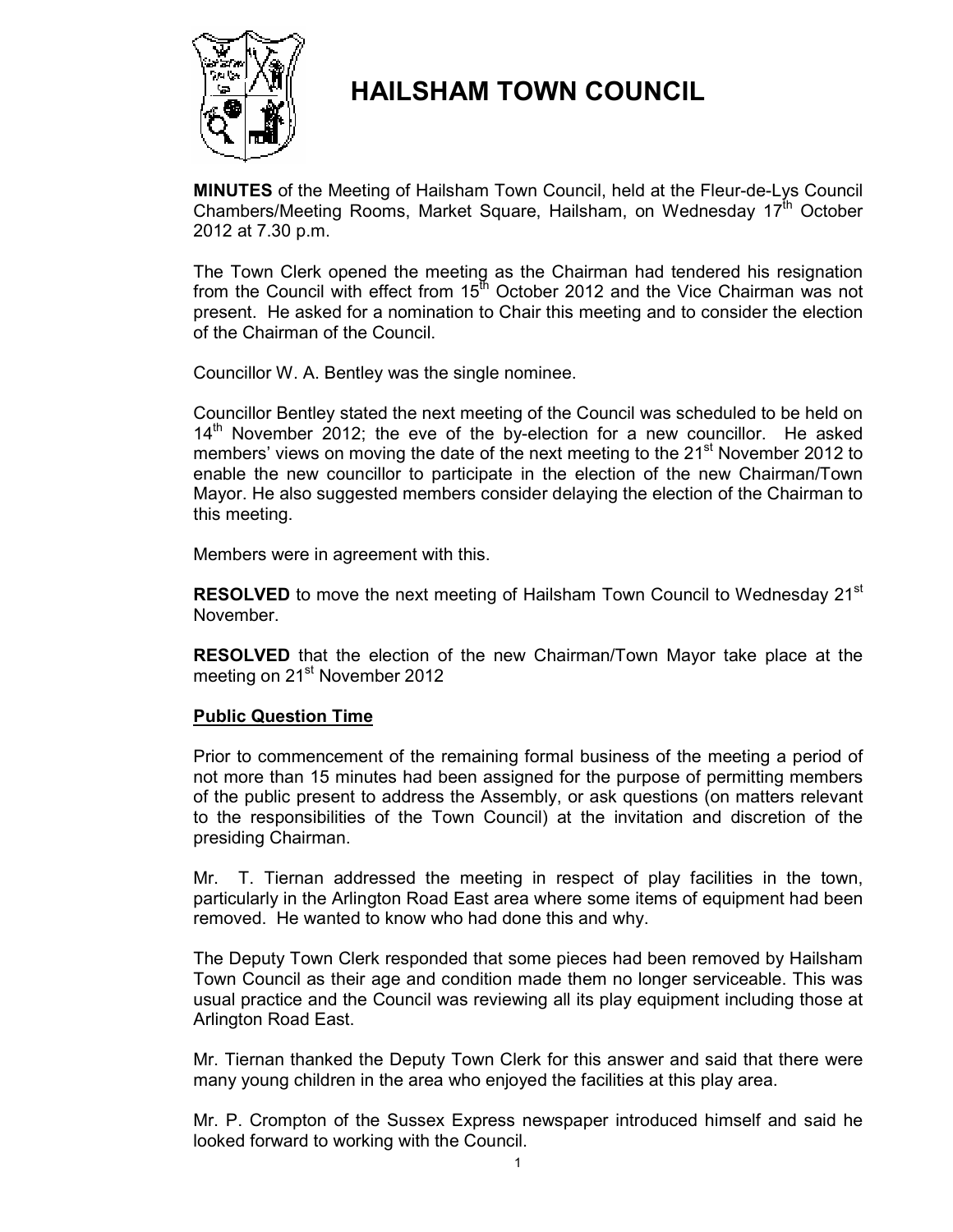- HTC/12/ 5/201 **Present:** Councillors: Mrs. S. J. Bentley, W. A. Bentley. J. L. Blake, Ms C. Collinson, N. A. Collinson, N. S. Coltman, W. F. Crittenden, Mrs. S. E. Henstock, Mrs. B. Holbrook, P. S. Holbrook, B. Marlowe, S. McAuliffe, G. G. Rowe, Mrs. D. M. Ryan, M. J. Ryan, Mrs. M. Skinner, and C. Triandafyllou.
- 202 **Officers in Attendance:** J. Harrison (Town Clerk), M Caira (Deputy Town Clerk), Mrs. M Hagger, D. Saxby and T. Hall.

#### 203 **Apologies for Absence:**

Apologies for absence were received and accepted from Councillors Mrs. M. Burt, Mrs. J. Cook, R. Grocock, Mrs. M. Rowe and S. Towner.

#### 204 **Confirmation of Previous Minutes**

**RESOLVED** that the Minutes and Reports of the meeting of Hailsham Town Council (Ref: HTC/12/4/175-200) held on  $12<sup>th</sup>$  September 2012 were confirmed as a correct record, and signed by the Chairman.

#### 205 **Matters Arising**

No matters arising.

#### 206 **Committee and Panel Reports**

**RESOLVED**, after consideration in accordance with Standing Order 18(e), to receive the following reports of Committees, to approve and adopt the recommendations contained therein and the actions taken as reported therein**.** 

A. Planning and Development Committee meetings (18<sup>th</sup> September 2012 and 9<sup>th</sup> October 2012)

- B. Hailsham in Bloom Committee (26<sup>th</sup> September 2012)
- C. Staff Administration Panel (1<sup>st</sup> October 2012)
- D. Business Development Committee (11<sup>th</sup> October 2012)

# **Analysis of Historical Projects and Commuted Sums**

- 207.1 The Finance Officer introduced the officer's report as circulated with the agenda, and discussion ensued.
- 207.2 **RESOLVED** to agree to the request from the Finance and Budget Oversight Committee:

That the historical project balances which have either never been used or have a balancing figure left, as detailed in the Finance Officer's report and totalling £5335.00, are moved back into the Community Contingency Fund

To cease the ring-fencing of the monies in the Community Contingency Fund which were allocated to the specific projects as detailed in the Finance Officer's Report and which have never been actioned, totalling £9550.00

That those commuted sums which are over ten years old, as detailed in the Finance Officer's Report, totalling £168,400.00, are no longer ring-fenced for those specific developments, while acknowledging that the Town Council remains responsible for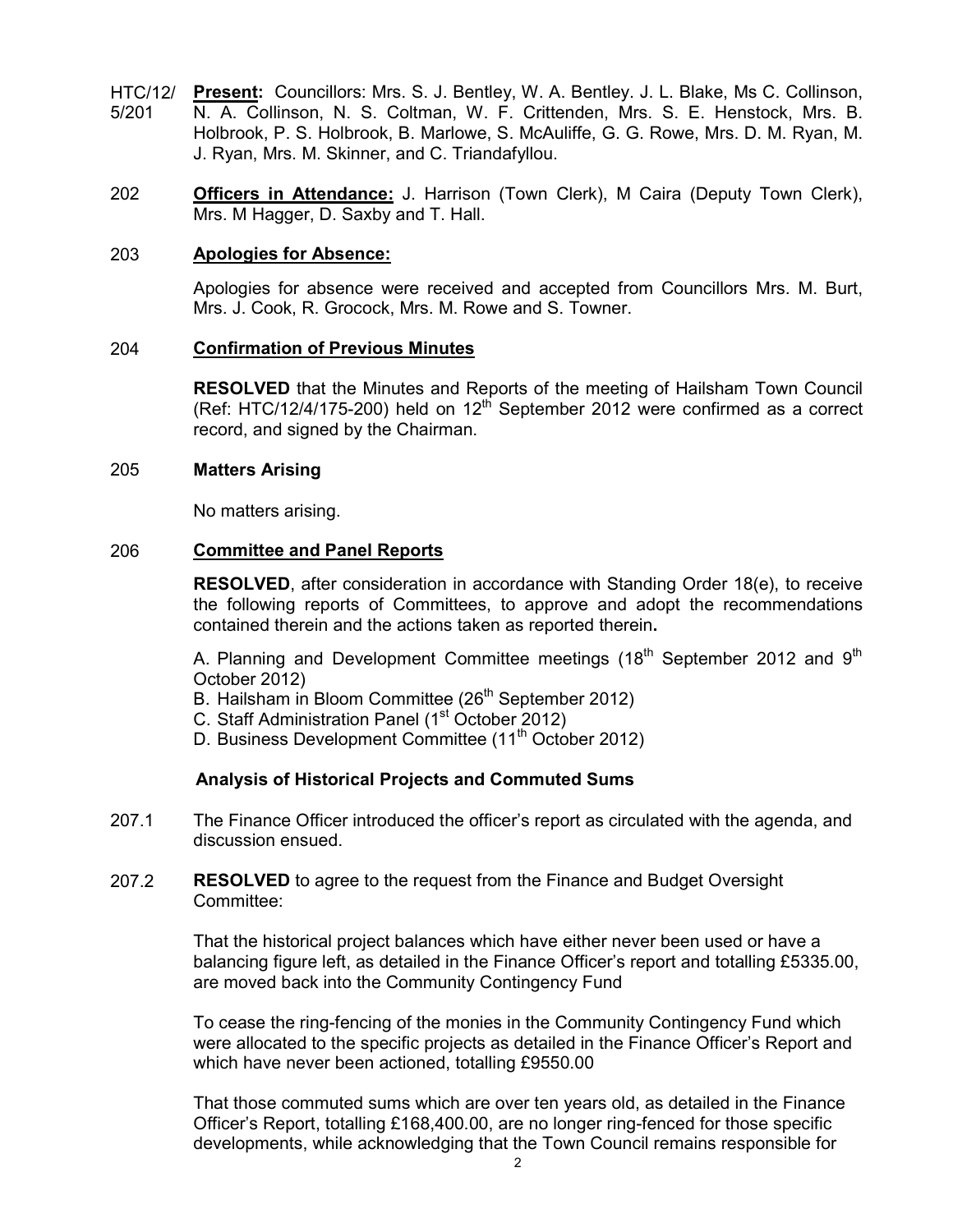the maintenance of those areas according to legal requirements.

- 207.3 **RESOLVED** that a not specified amount of the commuted sums should continue to be ring-fenced for public toilets until all options and costs have been considered and council has resolved which option to pursue.
- 207.4 Councillor N. Collinson requested that his abstention from voting and non-participation in the debate be recorded.

# **Poll Cards for Forthcoming Election**

- 208.1 The Town Clerk updated the meeting on the costs of the by-election as received from Wealden District Council. He said that by not issuing polling cards the Council would save in the region of £3,500.
- 208.2 **RESOLVED** that polling cards not be issued for the Hailsham Town Council byelection on 15<sup>th</sup> November 2012.
- 208.3 Councillor J. Blake voted against and Councillor P. Holbrook abstained from voting. Both asked for their actions to be recorded.

# **Area of Land Between the Diplocks Industrial Estate and Housing in Bramble Drive**

- 209.1 Councillors Mrs. B. Holbrook and P. Holbrook declared personal interests in this agenda item as they are friends of one of the affected family's.
- 209.2 The Town Clerk introduced this item.
- 209.3 **RESOLVED** to agree to the request from Wealden District Council as detailed in the recommendation in the officer's report circulated with the agenda, and as Appendix HTC/12/5/209A of these minutes and that the £530.00 Hailsham Town Council contribution to the proposed arboricultural works be taken form the Contingency Fund.

# **Financial Regulation Amendments**

210 **RESOLVED** to adopt the revised version of the financial regulations as set out in the officer's report circulated with the agenda, and as Appendix HTC/12/5/210A to these minutes.

# **Cortlandt Stable Block and Public Conveniences**

- 211.1 Councillor N. Collinson declared an interest in this agenda item as he is a Wealden District Councillor with a remit for Corporate Assets.
- 211.2 The Chairman of the meeting gave the background to this agenda item and referred members to the officers report circulated with the agenda, and as Appendix HTC/12/5/211A to these minutes.
- 211.3 Much discussion ensued with regard to the issue of public toilets in Hailsham and the council's previous resolution to provide accommodation for the Hailsham Works Project, subject to a suitable bid to the East Sussex County Council Economic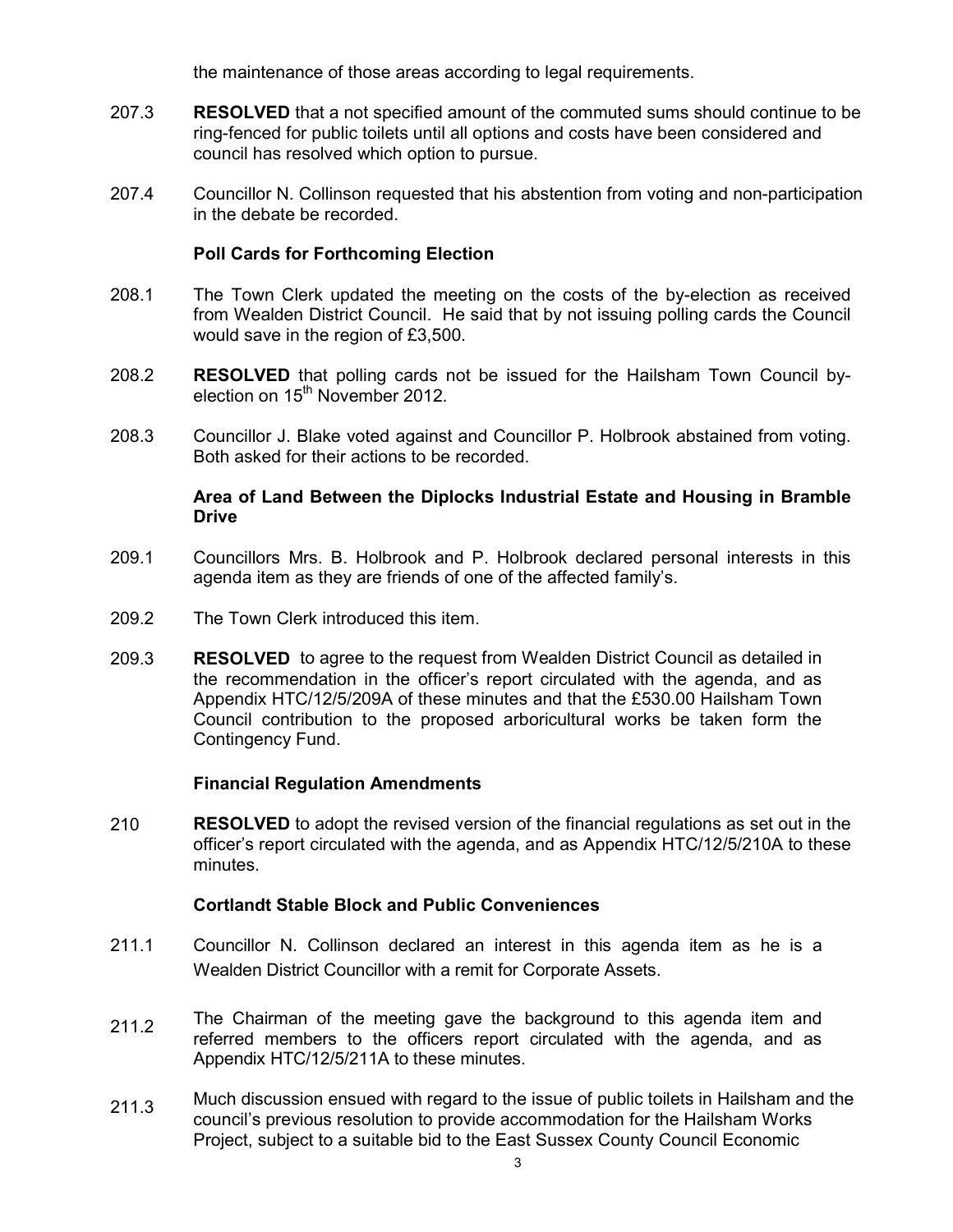Intervention Funds - The Rural Growth and Employment, by the Tomorrow's People Trust.

211.4 Issues covered included the amount of time it has taken to progress the issue of public toilets: The need for public toilets in the town is considered a priority by the council for residents and visitors to the town. However Council had previously resolved to look investigate the costs for fully updating the Vicarage Fields toilets which had subsequently proven likely to be prohibitively expensive. The potential for renting the Cortlandt stable block building, for housing the potential 'Hailsham Works!' project (subject to a successful bid to ESCC) and converting part of the building into public toilets has previously been mooted but never formally resolved as a solution. Council agreed that this could be a suitable solution for both issues, but that several points required confirmation before this could be formally resolved.

#### 211.5 **RESOLVED** that HTC Council Officers should:

- Negotiate and agree the annual rent for the Cortlandt Stable Block with the landlord
- Seek to obtain written consent from the landlord for the conversion of part of the building into a public toilet
- Seek to obtain a view from the Planning Authority (Wealden District Council) on the necessary permissions for the conversion into a public toilet
- Obtain an estimate for the costs of the partial conversion to a public toilet

In order to provide council with a full view of the option and comparison of the costs of converting part of the Cortlandt Stable Block into a public toilet for the December 2012 Council meeting. It also being noted that clarification regarding the potential 'Hailsham Works!' Project should also have been reached by that point.

# **Security Issues at the Maurice Thornton Skate Park**

- 212.1 Councillor M. Ryan declared an interest in this agenda item as he was involved as he was involved in this project from its conception.
- 212.2 The Deputy Town Clerk stated that approximately £700 had been spent on security for the skate board site as on one occasion up to 100 young people had been using the park before it had been finished. This had been done under officers' delegated authority.
- 212.3 **RESOLVED** that the expenditure on security of £700 be noted and an equivalent amount be taken from The Contingency Fund to put back into Skate Park Project to fulfil the Council's financial commitment.

# **Motion 153**

214.1 Councillor G Rowe had tabled the following motion as submitted to the Town Clerk in accordance with Standing Orders 13-18:

> "That the council should develop a procedure for the tendering of contracts or the consideration of quotes for pieces of work above a specific amount or for a specific period of time, whereby a member of each political group is involved in the decision making process".